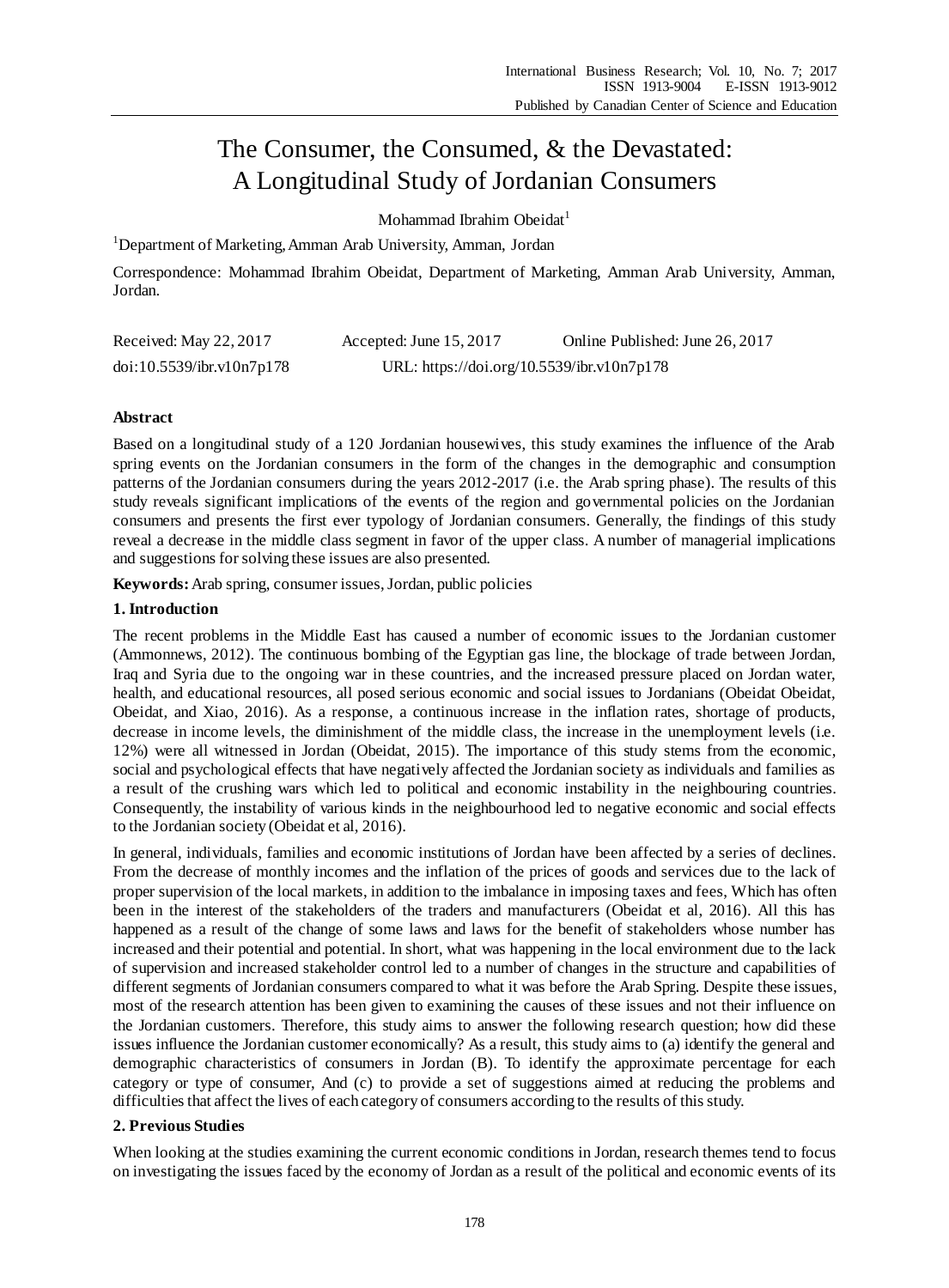surroundings. For example, three main themes appear to have caught the attention of researchers. The first main theme focused on examining Inflation issues in Jordan (e.g. Saymeh and Abu Orabi, 2013; Sweidan, 2004; Mousa, Al Safi, Hasoneh, and Abo-Orabi, 2013; Obeidat, 2015). In this stream of studies, positive relationships were found between inflation and economic growth (Saymeh et al, 2013; Sweidan, 2004), the lack of governmental control (Obeidat et al, 2016), governmental monetary policy (Mousa et al, 2013), and unemployment (obeidat, 2015).

Moreover, the second stream of research has focused on examining the influence of the refugee migration on the Jordanian infrastructure and resources such as water, health, and energy (Farishta, 2014; Hadadin, Qaqish, Akawwi, and Bdour, 2010; Abdel Khaleq, and Dziegielewski, 2006; Raddad, 2005; Abushams and Dahiyat, 2004; Buryan, 2012). And found a significant correlation between the number of immigrants and the increases in the energy bill (e.g. Farishta, 2014), the increased pressure placed on the health, education, and energy resources and infrastructure (e.g. Hadadin et al, 2010; Abdel Khaleq, and Dziegielewski, 2006). Whereby, the third main stream focused on examining the economic condition and monetary situation of the country after the Arab spring (World Bank, 2013; Jaradat, 2010; Nazzal, 2005; Mousa, 2010). This stream of research found that inflation, poverty, youth unemployment, and the slow growth rate in the economy were the main outcomes of the Arabic spring.

Consequently, as seen by the previous studies, limited research attention was given to examining the influence of the economic, political and governmental conditions and decisions in recent years on the Jordanian consumer, despite the Jordanian customer being the first victim of these conditions and decisions. As a result, this study will examine the influence of these issues on the Jordanian consumer during the last five years.

#### **3. Methodology**

In order to examine the influence of the economic issues and the events of the Arab spring on Jordanian customers, an exploratory Qualitative longitudinal Research methodology was chosen from a purposive sample of (N=120) Jordanian housewives. In qualitative research, this sample size is more than appropriate considering the most qualitative studies employ a sample size between 50-70 (Saunders, Lewis, and Thornhill, 2007; Bryman, and Bell, 2011)) Considering that not much is known about these types of customer, the qualitative approach seemed more suitable (Hennink, Hutter, and Bailey, 2010). Furthermore, longitudinal qualitative designs are very suitable in the context of social sciences and where the aim is to evaluate changes in behavioral patterns over duration of time (Holland, Thomson, & Henderson, 2006). In addition, qualitative longitudinal designs were found to contribute heavily for studies aiming to evaluate governmental policies (Holland et al, 2006). Additionally, to ensure a certain degree of accuracy and representation of the situation of consumers in Jordan, the data was collected from all the main neighborhoods in Amman. Only female housewives in the city of Amman were dealt with due to them being the decision makers in the matters of consumption in most Jordanian families (Obeidat, Xiao, Iyer, and Nicholson, 2017). The data was collected first from the housewives in 2012 and then in 2017. When the participants were first contacted all of them were informed about the aims of the study and their contact information was taken to allow the researcher to contact them later. Moreover, due to the lack of research identifying the Jordanian consumer, to collect the data, semi structured in-depth interviews were used with each interview lasting between 20-25 minutes. Using interviews in this study will help generate rich amounts of data that will help uncover the main patterns in each group (Sekaran, 2003). Each interview included a series of demographic questions (such as monthly income, monthly expenditure, type of housing, area of residence, family size, household status, number of family workers, educational level, price stability of goods and services. Moreover, as recommended, the author provided the participants with an explanation of the objectives of the research in addition to assurances that their information will remain confidential (Saunders et al, 2007). Furthermore, the collection of the data lasted for three months after which the author began the data analysis. The main types of customers were identified according to their demographic answers they provided in addition to their answers to the interviewers questions. Additionally, to ensure the validity and reliability of the main themes analyzed, two independent researchers were also asked to view and analyze the main findings and reached similar conclusions. Finally, with regards to the process of translation the interview manuscripts, a back translation was used as recommended by Saunders et al, (2007) to ensure the best match between the original and the translated manuscripts.

#### **4. Results**

# *4.1 Sample Description*

With regards to the age of the participants at the beginning of the data collection as seen in table (1), 67% of the housewives were over 40 years old which indicates a good consumption experience, 13.3% were less than 30, and 19.7% were between 30-39 years old.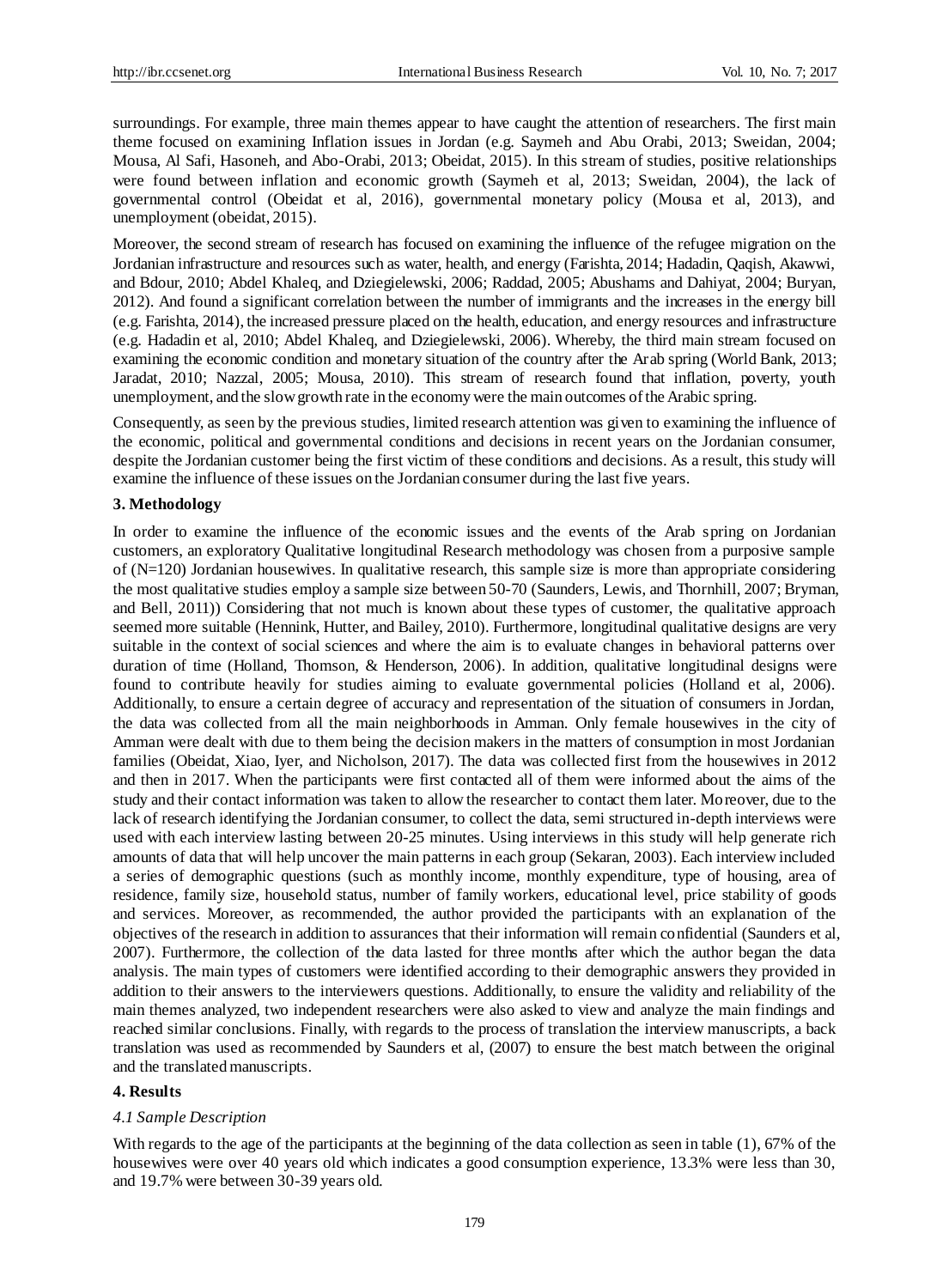| Table 1. Age of the sample |            |  |
|----------------------------|------------|--|
| Age                        | Percentage |  |
| Less than 30               | 13.3%      |  |
| $30-39$                    | 19.7%      |  |
| 40 and above               | 67%        |  |
| Total                      | 100%       |  |

Moreover, with regards to the educational level of the sample in the year (2012) and (2017), 60% of the sample members had bachelor's degrees while 25% held a high school degree, 8.3% hold a mba degree, 1.7% a phd, and 5% held a diploma. In the second data collection phase, the only changes in the sample educational level occurred in the MBA category with a 1% increase in MBA degree holders.

Table 2. Educational level of the sample

| Education level (2012) | Percentage | Education level (2017) |
|------------------------|------------|------------------------|
| High school degree     | 25%        | 25%                    |
| Bachelor               | 60%        | 60%                    |
| MBA                    | 1.7%       | 2.7%                   |
| PHD                    | 1.7%       | 1.7%                   |
| Diploma                | 5%         | 4%                     |
| Total                  | 100%       |                        |

Furthermore, with regards to the participants income level and monthly spending level as seen in table (3), their purchasing power for 50% of the sample was not enough and therefore the situation of households deteriorate from time to time as a result of government decisions and the private sector related to the imposition or increase of fees and raise some tax rates and raise prices for some goods and services, which exhausts or exhausts these families. The same table shows that 36.6% of the sample items suffer daily as a result of the continuous decline in their purchasing capacity. Households with a monthly income of more than 2250 dinars were apparently in the category of traders, manufacturers or popular professions and senior government officials (ie, stakeholders).

Table 3. Monthly income & spending level

| Monthly income | 2012 | 2017  | Average Monthly<br>spending level | Average Monthly<br>spending level |
|----------------|------|-------|-----------------------------------|-----------------------------------|
|                |      |       | (2012)                            | (2017)                            |
| Less than 750  | 50%  | 50%   | 1000                              | 1000                              |
| 750-1500       | 40%  | 36.6% | 1800                              | 1800                              |
| 1500-2250      | 4%   | 6.7%  | 1750                              | 1750                              |
| 2250 & more    | 6%   | 6.7%  | 2000                              | 2000                              |
| <b>Total</b>   | 100% | 100%  |                                   | $\blacksquare$                    |

Furthermore, with regards to the place of residence type in (2012), 60% of the sample were renting and didn't actually own a place of their own, 33% were living in a place of their own, and 7% were living with their parents as seen in table (4). As can be seen, the percentage of the owned houses increased for about 2% with percentage of people renting decreased for 2%.

Table 4. Place of residence type

| Type of residence | Percentage (2012) | Percentage (2017) |
|-------------------|-------------------|-------------------|
| Rent              | 60%               | 58%               |
| Owned             | 33%               | 35%               |
| Other             | 7%                | 7%                |

With regards to the employment status, as seen in table (5), 31.7% of respondents suffer from the fact that they do not work in principal. In addition, 30% of the items of the study are employed in permanent government jobs. Despite no measures or decisions were taken to raise the monthly salaries of workers and retirees / retirees for more than five years despite the continuous price increases for goods and services. In the second data collection stage, the only differences were the increased unemployment rate by 3%. This appeared to them losing their jobs in the private sector.

Table 5. Employment status

| Employment status                    | Percentage (2012) | Percentage (2017) |
|--------------------------------------|-------------------|-------------------|
| Full time in the governmental sector | 30%               | 30%               |
| Full time in the private sector      | 15%               | 12%               |
| Business owner                       | 10%               | 10%               |
| Unemployed                           | 31.7%             | 34.7%             |
| Retired                              | 13.3%             | 13.3%             |
| Total                                | 100%              | 100%              |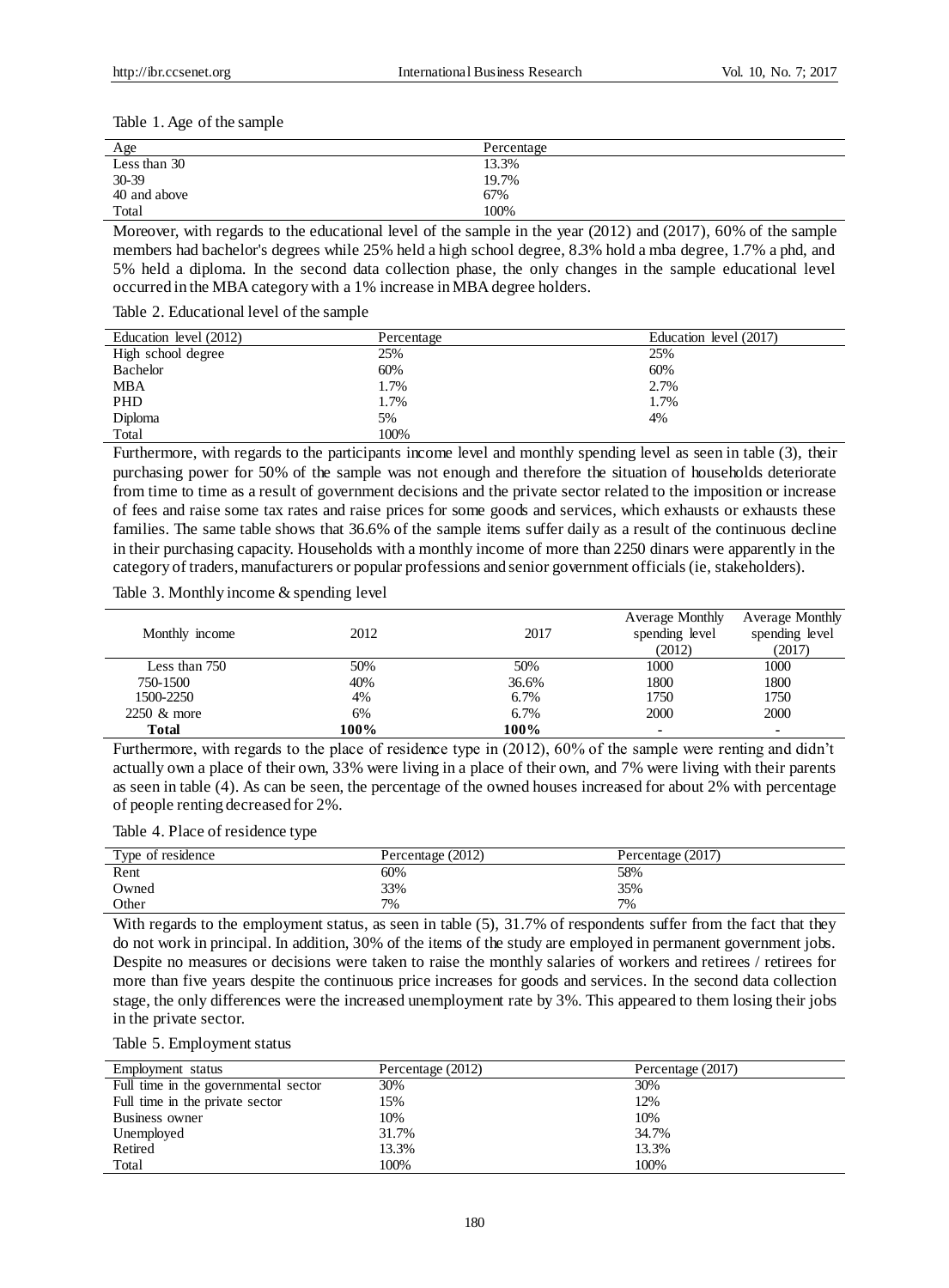In addition, as seen in table (6) below, 50% of the sample had a big family size in which the wife and husband have at least five children, which means that this type of households or consumers are exhausted and suffer continuously due to the low purchasing power of these families. Nevertheless, the was an increase in the husband and wife and two kids category by 8.3%.

Table 6. Family size

| Family size                      | Percentage (2012) | Percentage (2017) |
|----------------------------------|-------------------|-------------------|
| Newly weds                       | 8.3%              |                   |
| Husband $&$ wife $&$ 2 kids      | 5%                | 13.3%             |
| Husband $&$ wife $&$ 3 kids      | 16.7%             | 21%               |
| Husband $&$ wife $&$ 4 kids      | 20%               | 20%               |
| Husband & wife & at least 5 kids | 50%               | 50%               |
| Total                            | 100%              | 100%              |

Finally, with regards to the housewives husbands employment type, as seen in table (7), 60% of the sample of the study had their husbands working as governmental employees in the lower and middle administrative levels, while 18.3% of housewives husbands were employed in the private sector.  $(13.4\%)$  and  $(8.4\% + 5\%)$  had their husbands either as business owners or manufacturers. Consequently, no changes were noticed the regarding the employment type of the housewives husbands.

Table 7. Husband's employment status

| Husband employment type | Percentage (2012) | Percentage (2017) |
|-------------------------|-------------------|-------------------|
| Merchant                | 8.4%              | 8.4%              |
| Manufacturer            | 5%                | 5%                |
| Governmental employee   | 60%               | 60%               |
| Private sector employee | 18.3%             | 18.3%             |
| Retired                 | 8.3%              | 8.3%              |
| Total                   | 100%              | 100%              |

*4.2 Types of Jordanian Consumers*

based on the analysis of data, 3 main types of customers appeared to exist in Jordan according to the main demographics themes of the sample, as seen in table (6), 13.4% of the households studied can be classified were labeled the "actual consumers" because their members were financially and physically satisfied. Moreover, the main age group of this type of customers was between 40 and 60 years old, and the monthly income of the family was more than 3000 dinars, and they owned real estate (land and housing) and an owned house. Furthermore, most of them had a high school diploma and the other had bachelor's degrees. The profession of the husband was either a trader or a manufacturer or a senior government employee or retired. The size of the families was four persons, including the wife and husband. This type of household does not appear to be affected by any governmental or private decisions aimed at raising prices for goods and services or raising fees or tax rates.

The second category of customers in Jordan with 36.6% was labeled the "consumed consumers" due to them being constantly affected by government and private sector decisions related to raising fees, taxes and prices. Moreover, the main age group was between 30 and less than 60 years, and the monthly income was between 750 and less than 1500 dinars. While some families of this category have a house, most of them rented. The academic qualification was the bachelor's degree for most of its members, between a teacher and a government employee. Most of the family members are employed. The size of the family ranges from six to seven, including the husband and wife. The monthly income of the family is not enough or meets the needs of the family, forcing them to borrow because of the increase in prices of goods and services.

Finally, the last category was labeled "the destroyed consumers" with 50% of the households surveyed due to them being the most affected by governmental decision and the economic conditions which led to a huge reduction in their purchasing power. Furthermore, the age group for this category was inclusive of all age groups in the community. The monthly income was less than 750 dinars. The vast majority of the households lived in rented old houses. The scientific qualification of the housewife was between less than a public secondary school and the first degree. The occupations practiced by this category of households range from cheap labor to teachers or unemployed. Some families also receive some assistance from the Ministry of Social Development. The average size of families ranges from (6) - (9) individuals, including the wife and husband. Consequently, the monthly income of these customers is not sufficient and it is used to obtain loans and aid because its income is constantly affected by the continuous rise in prices of goods and services.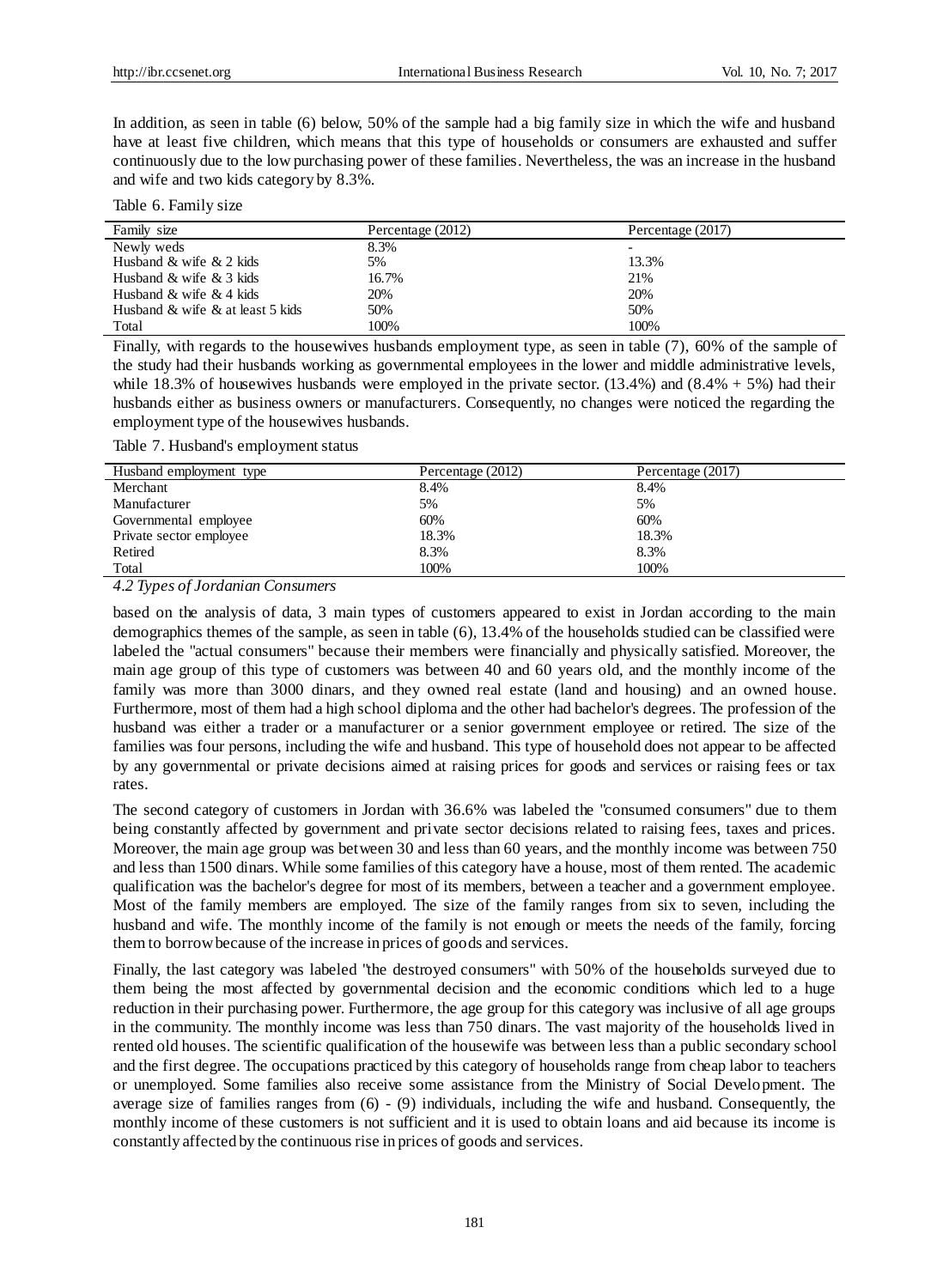| Category               | (2012) | (2017) |
|------------------------|--------|--------|
| The actual consumer    | 10%    | 13.4%  |
| The consumed consumer  | 40%    | 36.6%  |
| The destroyed consumer | 50%    | 50%    |
| Total                  | 100%   | 100%   |

#### Table 8. Segments of Jordanian customers

# **6. Discussion and Conclusion**

To sum up, by adopting a qualitative longitudinal approach this research examined the influence of the current economic climate and governmental policies on the Jordanian consumers. Subsequently, semi structured interviews were used to collect the data of the study from a purposive sample of Jordanian housewives (N=120). In this study, the demographic information of the sample pointed toward three main types of consumers, the actual consumer, the consumed consumer, and the devastated consumer. As a result, this study present the first ever typology of Jordanian consumers.

The results of this qualitative study indicate a clear picture of the characteristics of Jordanian consumers according to the views of the housewives studied. In short, consumers in Jordan can be classified into three categories. The first is the "actual consumer" category, which is characterized by several characteristics, the most important of which are a high purchasing power that is constantly increasing, Economic profitability, and they are mostly business owners or currently holding high governmental positions. It should be noted here that the proportion of those who applied to be in the actual consumers was only 10% at the time this study was first conducted (i.e. 2012) specifically. Consequently, when the data was collected again at the beginning of this year, this segment appeared to increase by 2%. This finding is supported by previous findings and reports which tend to imply that the middle class in Jordan is beginning to fade away in favour of the upper class and the lower class (Ammonnews, 2012).

The percentage of the second category (the consumed consumer) was 36.6% this year. This group seems to be the most affected by the events of the last five years. Moreover, this type of consumer has been exposed during the last five years to all the waves of absorption of purchasing capacity by some government agencies and the private sector in the form of raising current fees or imposing new taxes on goods and services. In addition to the unregulated price increases of what is sold from Goods and Services. In fact, this result is a natural reflection of the series of government decisions and the private sector related to raising prices for goods and services as the percentage of the middle class decreased from 40% to 36.6%. Similarly, this finding is also supported by previous findings which state that the middle class in Jordan is continually being diminished (Obeidat et al, 2017). Consequently, this group seems to have psychological and social structures built with a sense of depression and a sense of injustice as a result of their continuous living in suffering due to the lack of government planning and control, in addition to the planned and programmed crawling of the private sector and monopoly leaders of all kinds in order to collect more money at the expense of consumers of this type and the third final type.

Moreover, the third type of consumers in Jordan which was labelled "Devastated/destroyed consumer". According to the results of this qualitative study, the percentage of this group of consumers is about 50%. It should be noted here that the vast majority of consumers in this category suffer from a constant decrease in their purchasing power, which requires the involvement of non-profit organizations in the formulation of economic and social policies of the state. Nevertheless, no changes were noticed in this category during the last five years. Generally, the findings of this study are supported by a number of previous findings in the literature. For example, Mirkin, (2013) found that the events of the Arab spring affected the demographic trends in the region leading to an increase in youth unemployment and energy and food shortages. Similarly, the study of Fargues and Fandrich, (2012) found that the events of the Arab and the issues of immigration caused a grim pressure on Arabic countries and Jordan.

Consequently, based on the results of this study, decision makers in the Jordanian state should consider very carefully a number of important implications. First, it is clear that the economic approach applied in Jordan, which is based on the principle of bilateral partnership between the public and private sectors, is not valid or useful, but contradicts with His Majesty King Abdullah II in the sixth discussion paper which focused on the importance of adopting the socio-economic approach (Jordantimes, 2016). Moreover, the experiences of developed countries (e.g.India, China, Singapore, South Europe, Australia, Canada and most Latin American countries) combined the efforts of all three economies (government economy, private economy and informal economy) when developing their plans for economic growth (Obeidat, 2017).

Second, the amendment of the Jordanian economic approach, according to His Majesty King Abdullah II,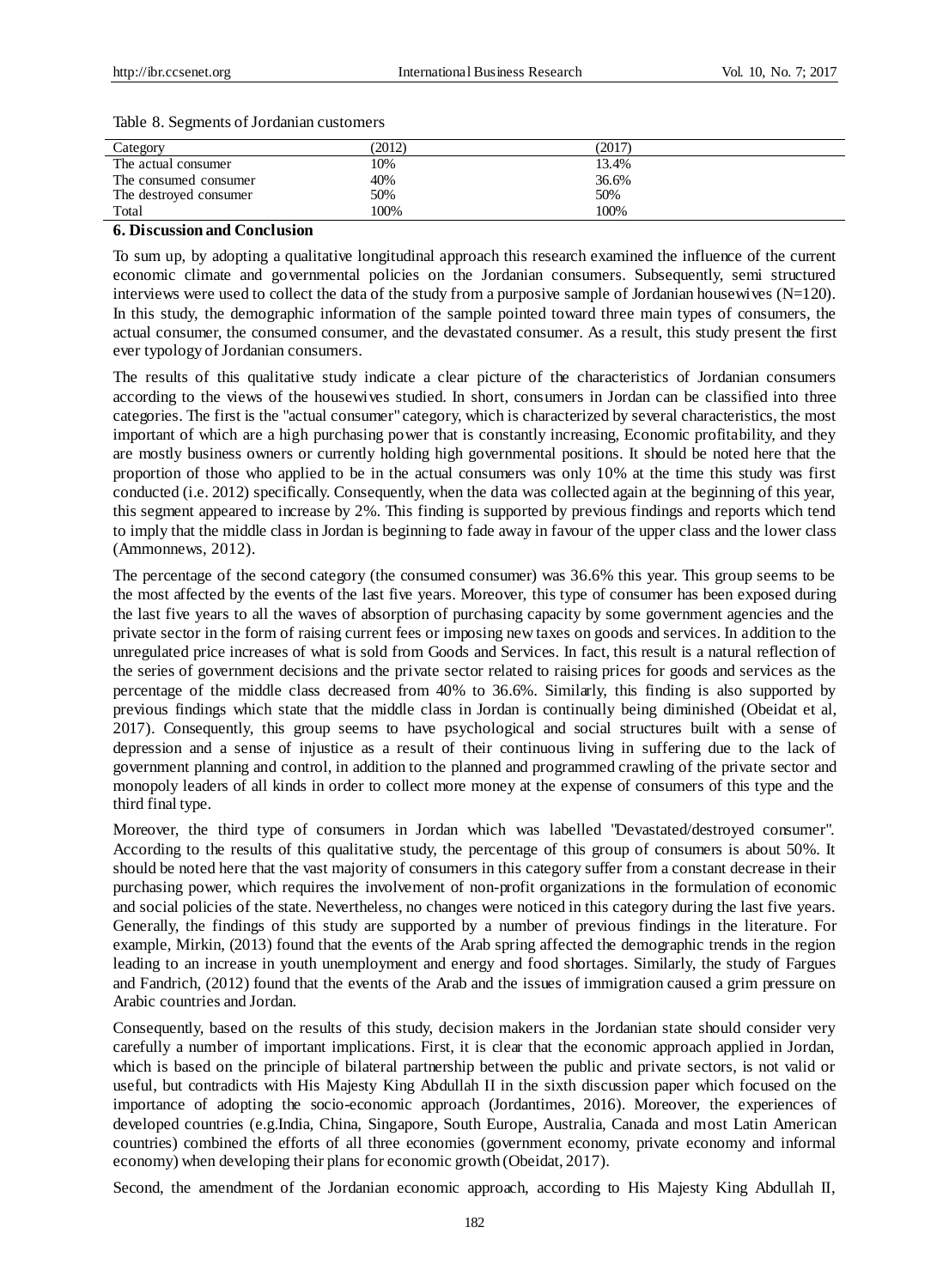requires the State and all its institutions to take practical care of the activities of all three economies and the benefits and benefits they represent for all social sectors, especially the rural and desert areas. Consequently, the amendment of this approach, as noted above, requires the existence of a socio-economic team that believes in the benefits of this approach in order to develop plans, policies and programs to achieve the objectives of this approach aimed at the economic advancement of the rights of all segments of society. In addition, to complete the march of the national economy with its three pillars, it is necessary to establish an independent government authority for the economy in the form of a ministry affiliated to the Council of Ministers with notable amendments to laws such as agriculture, municipalities, industry and trade, and perhaps tourism, in order to remove obstacles facing the activities of the informal civil economy.

Third, if the establishment of an independent government authority is established by a law to achieve the objectives of the social economy, as noted earlier, calculated financial systems and procedures must be developed to provide full opportunity to assist the borrowers of small or medium-sized enterprises to receive or receive soft loans for long periods of time, It is proposed to commence these activities in the countryside and the rural areas first. Moreover, as apparent by the findings of this study, the middle class in Jordan is being diminished. Consequently, future economic activities should be aimed at enhancing the productivity and purchasing abilities of the middle class. In doing so, the growth rate of the economy will certainly increase.

Finally, a number of limitations exist concerning the methodology of this study. Nevertheless, future research could use a more quantitative design with a larger sample. By doing so, examining the influence of the numerous economic issues facing the Jordanian customers could identify the most influential issue facing each segment of customers in Jordan. Additionally, future research could use the findings of this study as basis for future studies that compares the influence of the economic situation in Jordan on the Jordanian customers in addition to examining the changing patterns in consumer segments in Jordan. Moreover, although this study examines three main segments of consumers in Jordan, future research could focus specifically on examining each single consumer segment, this approach would allow for a better examination and could help identify more problems facing each one of these segments.

#### **References**

Abdullah, A. (2012). Repercussions of the Arab Spring on GCC States, *Arab center for research and policy studies*, available online at:

<http://english.dohainstitute.org/file/get/5b1fafdb-19d4-4946-a18e-f3115c6fd0aa.pdf>

- Abdel, K. R., & Dziegielewski, D. (2006). A National Water Demand Management Policy in Jordan. *Journal of Management of Environmental Quality, 17*(2), 216- 225. https://doi.org/10.1108/14777830610650528
- Abushams, I., & Dahiyat, I. (2004). Private Sector Participation; a Tool for Effective Water Demand Management in Jordan. *International Conference on Water Demand Management*, Dead Sea-Jordan.
- Ammonnews. (2012). Toukan: The Arab spring has influenced the economy of Jordan. available online at: http://www.ammonnews.net/article.aspx?articleno=1075 60
- Bryman, A., & Bell, E. (2011). *Business Research Methods, 3rd edition*, Oxford university press.
- Buryan, E. (2012). Analysis of Host Community-Refugee Tensions in Mafraq, Jordan. *Mercycorps*, available online at: http://data.unhcr.org/syrianrefugees/down load.php?id=2958
- Fargues, P., & Fandrich, C. (2012). Migration after the Arab spring, Available online at: <http://cadmus.eui.eu/bitstream/handle/1814/23504/MPC-RR-> 201209.pdf?se quence=1
- Farishta, A. (2014). The Impact of Syrian Refugees on Jordan's Water Resources and Water Management Planning, *Master'sthesis*, Faculty of Architecture and Planning and Preservation, Columbia University.
- Hadadin, N., Qaqish, M., Akawwi, E., & Bdour, A. (2010). Water Shortage in Jordan- Sustainable solutions, *Desalination, 250,* 197-202. https://doi.org/10.1016/j.desal.2009.01.026
- Hennink, M., Hutter, I., & Bailey, A. (2010). *Qualitative research methods*. Sage.
- Holland, J., Thomson, R., & Henderson, S. (2006). *Qualitative longitudinal research: A discussion paper*. London: London South Bank University.
- Jaradat, H. (2010). Jordan's economy crisis, challenges and Measures. Presented at the third Annual Meeting of Middle East and North African Senior Budget Officials (MENASBO) Dubai, UAE (Oct. 31-Nov. 1, 2010).
- Jordantimes.com (2016). Elections a Qualitative step Forward on Political Reform, available online at [http://ftp.jordantimes.com/news/local/elections-qualitative-step-forward-political-reform-path-%E2%80%9](http://ftp.jordantimes.com/news/local/elections-qualitative-step-forward-political-reform-path-%E2%80%94-king)